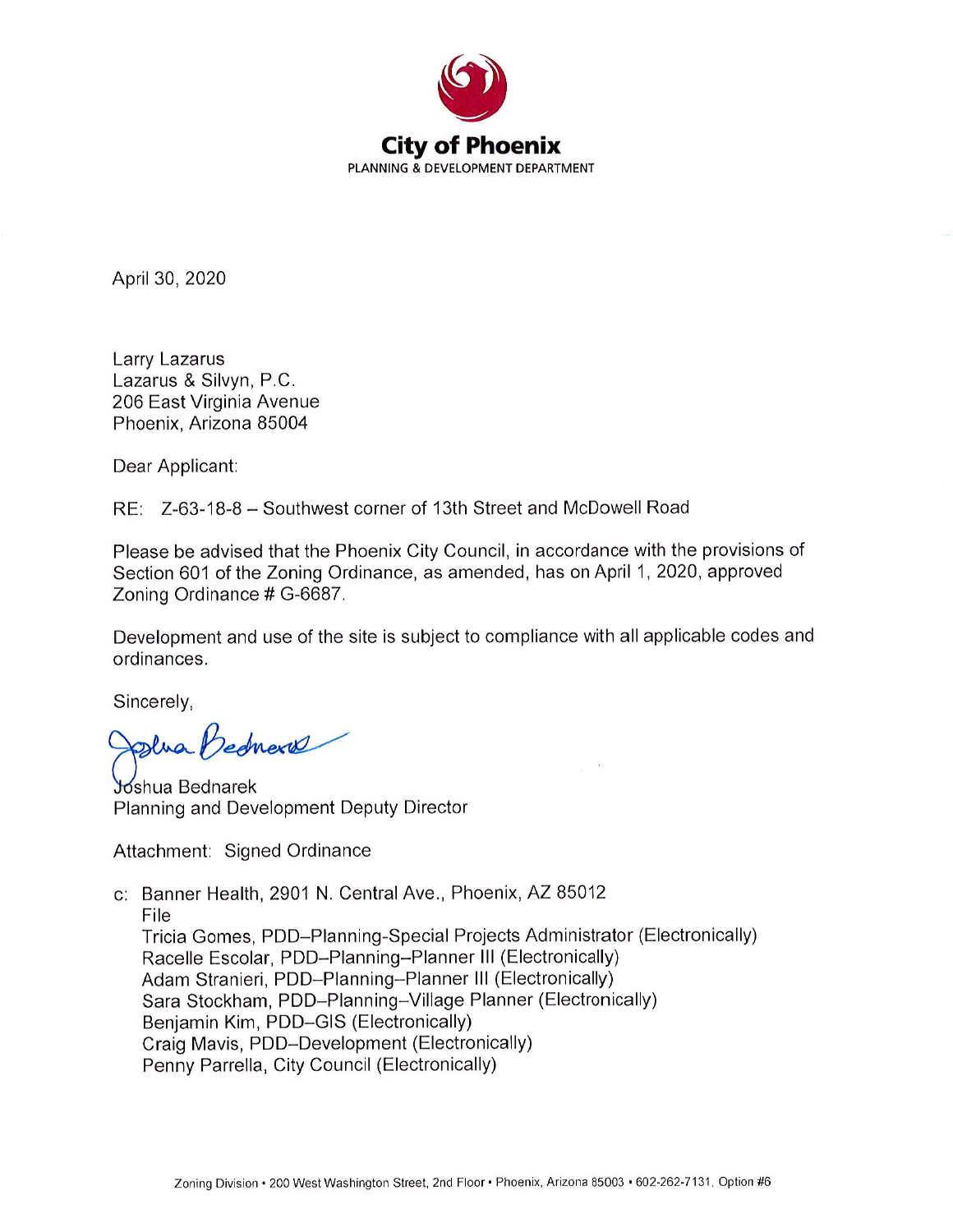Official Records of Maricopa County Recorder ADRIAN FONTES 20200323271 04/15/2020 02:42 ELECTRONIC RECORDING G6687 -9-1-1--

#### ORDINANCE G-6687

AN ORDINANCE AMENDING THE ZONING DISTRICT MAP ADOPTED PURSUANT TO SECTION 601 OF THE CITY OF PHOENIX ORDINANCE BY CHANGING THE ZONING DISTRICT CLASSIFICATION FOR THE PARCEL DESCRIBED HEREIN (CASE Z-63-18-8) FROM C-2 (INTERMEDIATE COMMERCIAL DISTRICT), C-2 H-R (INTERMEDIATE COMMERCIAL DISTRICT, HIGH-RISE AND HIGH DENSITY DISTRICT), C-2 HGT/WVR (INTERMEDIATE COMMERCIAL DISTRICT, HEIGHT WAIVER), C-2 H-R SP (INTERMEDIATE COMMERICIAL DISTRICT, HIGH-RISE AND HIGH DENSITY DISTRICT, SPECIAL PERMIT DISTRICT), C-2 SP (INTERMEDIATE COMMERCIAL DISTRICT, SPECIAL PERMIT DISTRICT), AND C-2 (APPROVED C-2 H-R) (INTERMEDIATE COMMERCIAL DISTRICT, APPROVED INTERMEDIATE COMMERCIAL DISTRICT, HIGH-RISE AND HIGH DENSITY DISTRICT) TO PUD (PLANNED UNIT DEVELOPMENT).

# BE IT ORDAINED BY THE COUNCIL OF THE CITY OF PHOENIX, as

follows:

SECTION 1. The zoning of a 72.70 acre property located at the southwest

corner of 13th Street and McDowell Road in a portion of Section 4, Township 1 North,

Range 3 East, as described more specifically in Exhibit "A," is hereby changed from

39.04 acres of "C-2" (Intermediate Commercial District), 22.04 acres of "C-2 H-R"

(Intermediate Commercial District, High-Rise District), 5.80 acres of "C-2 HGT/WVR"

(Intermediate Commercial District, Height Waiver), 2.00 acres of "C-2 H-R SP"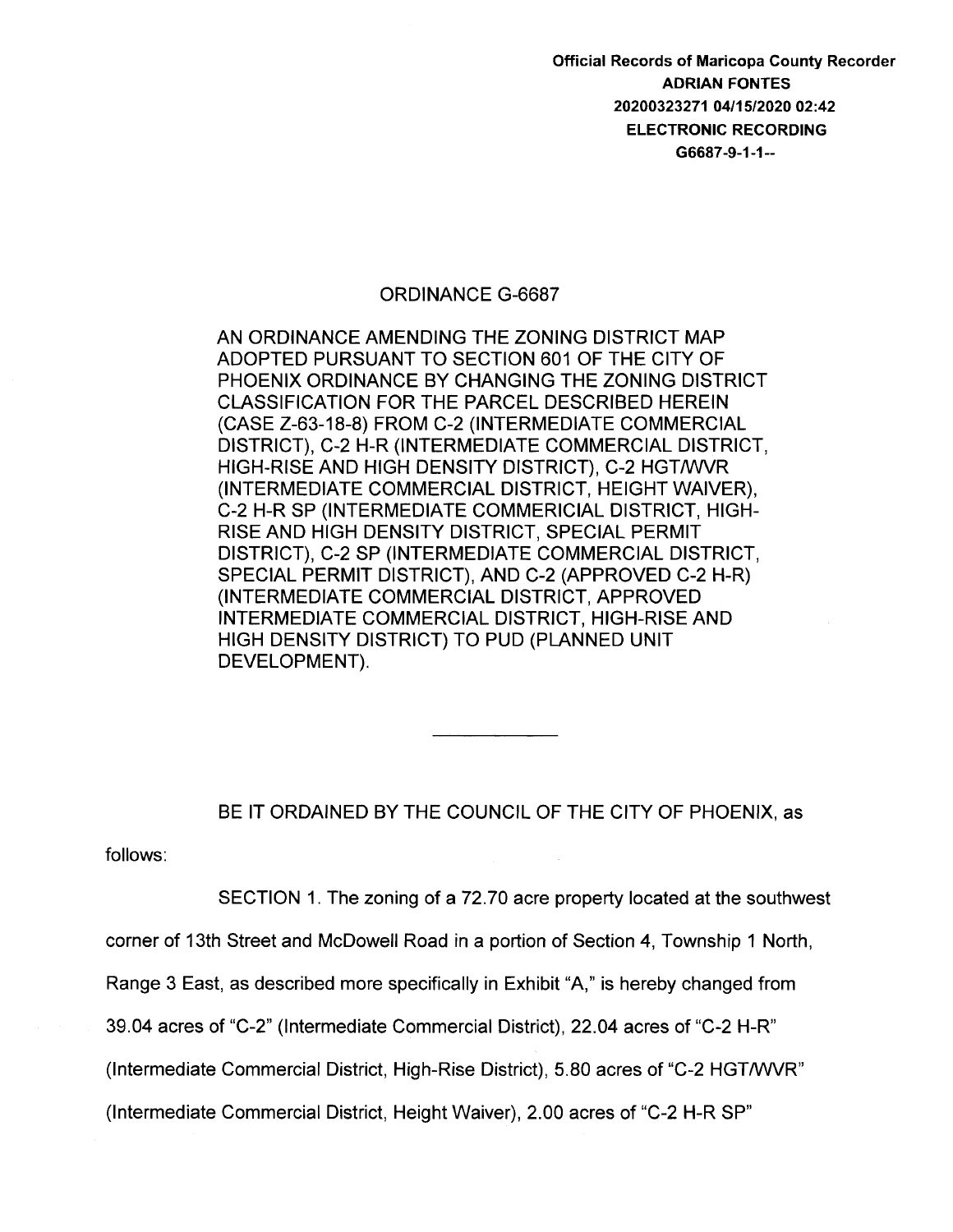(Intermediate Commercial District, High-Rise District, Special Permit District), 0.46-

acres of "C-2 SP" (Intermediate Commercial District, Special Permit District), and 3.36

acres of "C-2 (Approved C-2 H-R)" (Intermediate Commercial District, Approved

Intermediate Commercial District, High-Rise District) to "PUD" (Planned Unit

Development District).

SECTION 2. The Planning and Development Director is instructed to

modify the Zoning Map of the City of Phoenix to reflect this use district classification

change as shown in Exhibit "B."

SECTION 3. Due to the site's specific physical conditions and the use

district applied for by the applicant, this rezoning is subject to the following stipulations,

violation of which shall be treated in the same manner as a violation of the City of

Phoenix Zoning Ordinance:

- 1. An updated Development Narrative for the Banner Health PUD reflecting the changes approved through this request shall be submitted to the Planning & Development Department within 30 days of City Council approval of this request. The updated Development Narrative shall be consistent with the Development Narrative date stamped February 5, 2020 as modified by the following stipulations.
- 2. Historic American Building Survey (HABS) documentation of the Goldberg Tower shall be completed prior to submittal of an application for demolition of the Goldberg Tower with review and comment by the Planning and Development Department.
- 3. No demolition permit for the Goldberg Tower shall be issued until after building permit approval for new construction at the site of the Goldberg Tower or upon building permit approval of Tower II as identified in the City Council adopted version of the Banner Health PUD Narrative, whichever occurs first.
- 4. An interpretation shall be completed documenting the history of the Good Samaritan Hospital and the importance of the Goldberg Tower as approved by the Planning and Development Department with input from the Historic Preservation Committee. The interpretation shall be completed designed and approved prior to the demolition permit approval for the Goldberg Tower and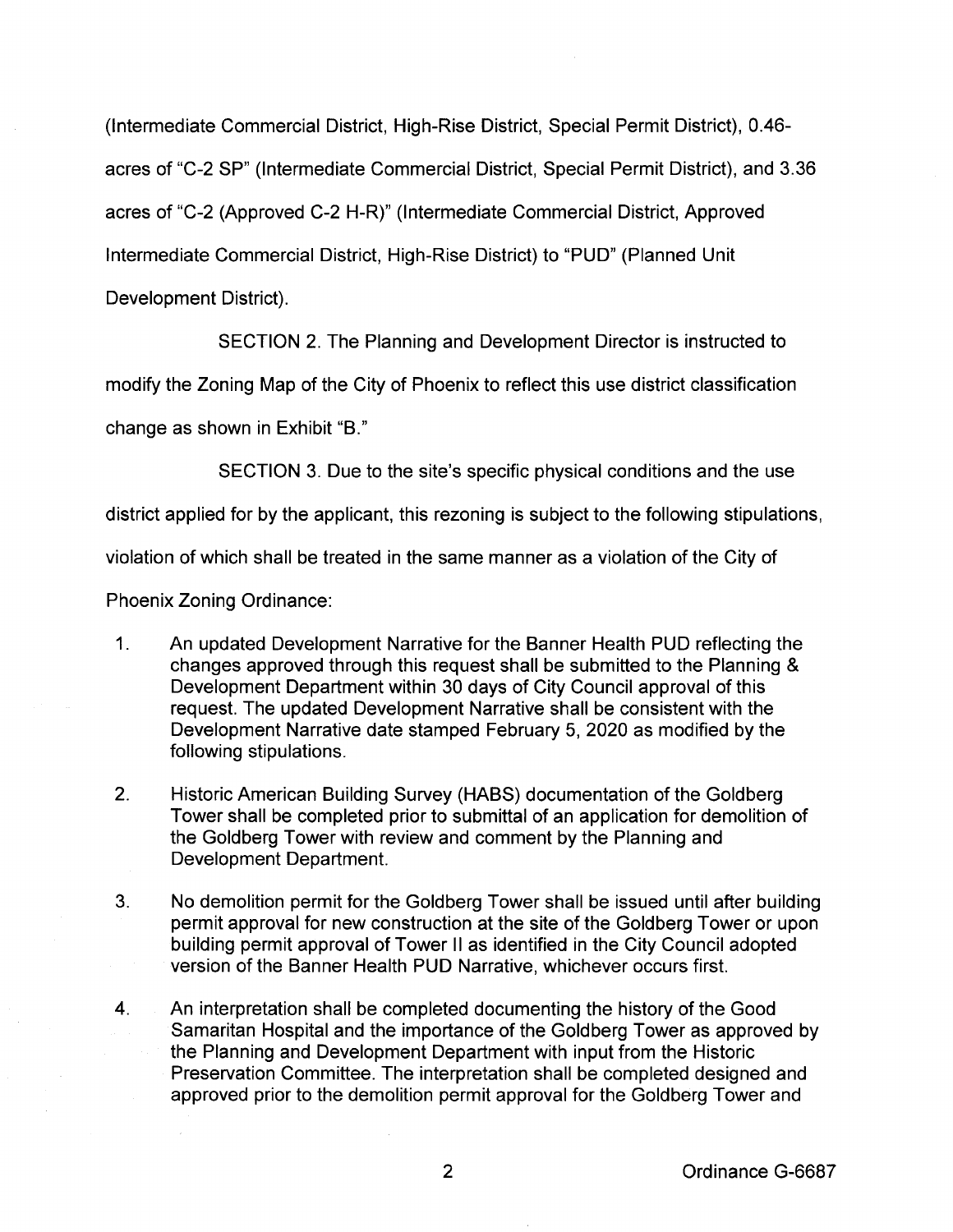installed within one year after the demolition of the Goldberg Tower is completed.

- 5. That a qualified historian shall document the history of Good Samaritan Hospital (Banner University Medical Center Campus) within one year of approval of the PUD as approved by the Historic Preservation Office and shall include the following analyses as part of the documentation:
	- a. A history of the development and significance of the former Good Samaritan Hospital and present-day Banner University Medical Center Campus and its effect on the health care of the community over the past 100-plus years;
	- b. An analysis of how modern medicine and the evolution of patient care has impacted the development of the Campus and the community over time; and
	- c. A history of development of the residential neighborhoods and commercial uses surrounding said Campus and how the Campus was integrated into and impacted these surrounding developments.
- 6. Right-of-way and all bus stop pads shall be retained in their existing condition at the following locations: eastbound McDowell Road east of 1Oth Street; eastbound McDowell Road east of 12th Street; and northbound 12th Street north of Willetta Street. Bus stop pads shall be compliant with City of Phoenix Standard Detail P1260 with a minimum depth of 10 feet and spaced from the intersections indicated above in accordance with City of Phoenix Standard Detail P1258. Reconstruction of the bus pad shall be required if existing pads are not in compliance with the specified standard details, as approved by the Planning and Development Department.
- 7. The bus bay located approximately 650 feet east of 7th Street along eastbound McDowell Road shall be removed and replaced with a new bus stop pad constructed in accordance with the City of Phoenix Standard Detail P1260 with a minimum depth of 10 feet, as approved by the Planning and Development Department.
- 8. A sidewalk easement shall be dedicated along the south side of McDowell Road. The total right-of-way and sidewalk easement shall be a minimum of 50 feet in width, as approved by the Planning and Development Department.
- 9. The developer shall construct all streets within and adjacent to the development with paving, curb, gutter, sidewalk, curb ramps, streetlights, median islands, landscaping and other incidentals, as per plans approved by the Planning and Development Department. All improvements shall comply with all ADA accessibility standards.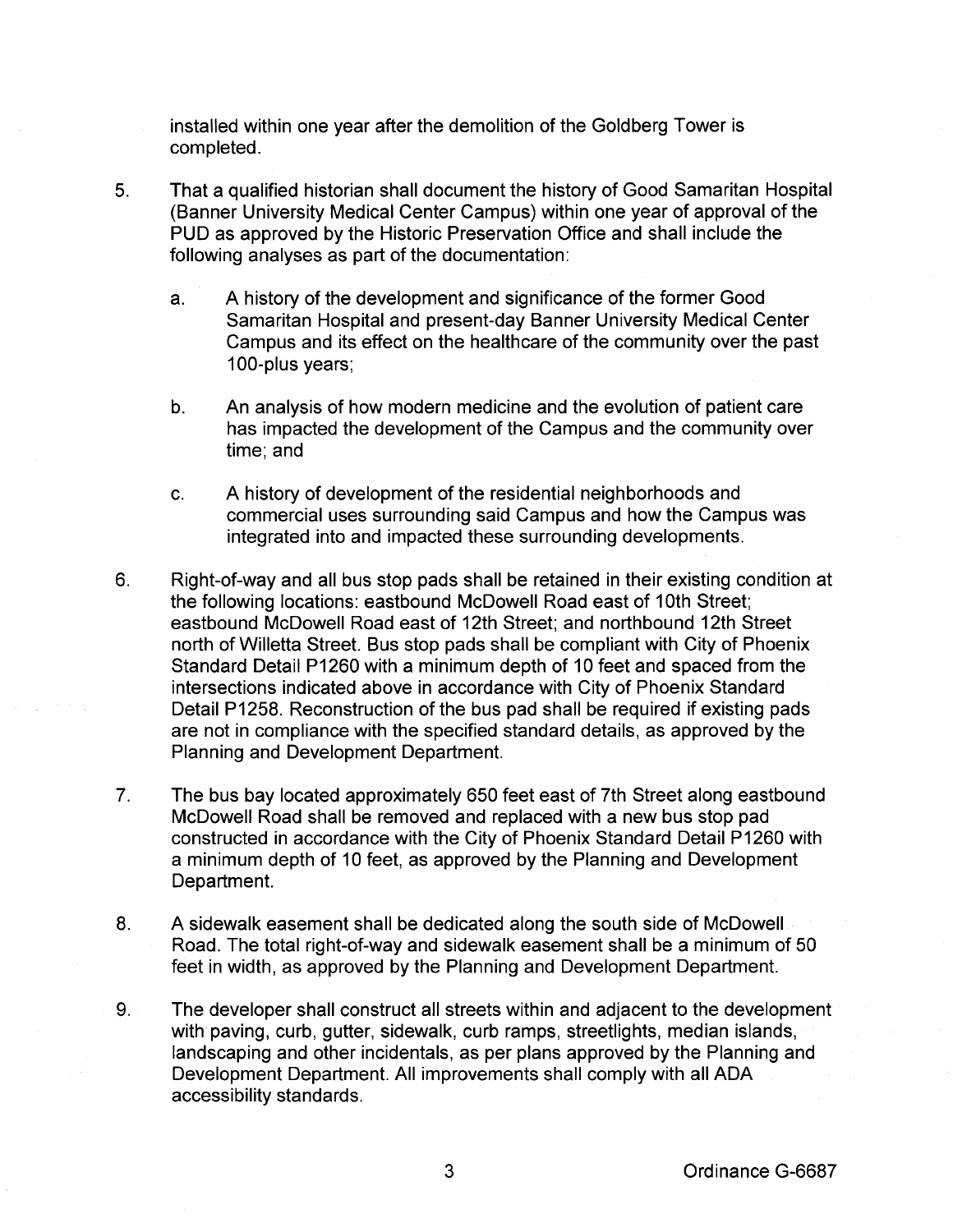- 10. The applicant shall submit a Traffic Impact Study to the Street Transportation Department and the Planning and Development Department prior to preliminary site plan review. The applicant shall be responsible for any dedications and required improvements as recommended by the approved traffic study, as approved by Planning and Development Department and the Street Transportation Department.
- 11. The developer shall build a minimum 10-foot wide bicycle transition ramp from the Interstate 10 pedestrian bridge, to the two-way cycle track on 1Oth Street, as approved by the Street Transportation Department.
- 12. The developer shall construct I build a two-way cycle track on 1Oth Street from Willetta Street to the Interstate 10 pedestrian bridge, as approved by the Street Transportation Department.
- 13. The development shall enhance the bicycle markings on 1Oth Street from McDowell Road to Willetta Street to improve the safety for bicyclists. The enhancements shall include green colored pavement, as approved by the Street Transportation Department.
- 14. The developer shall enhance the intersection of Brill Street and 10th Street to include colored pavement so that all road users will be given guidance as to how and where they should enter and leave the intersection as approved by the Street Transportation Department.
- 15. The developer shall record a Notice to Prospective Purchasers of Proximity to Airport in order to disclose the existence and operational characteristics of Phoenix Sky Harbor International Airport (PHX) to future owners or tenants of the property.
- 16. In the event archaeological materials are encountered during construction, the developer shall immediately cease all ground-disturbing activities within a 33 foot radius of the discovery, notify the City Archaeologist, and allow time for the Archaeology Office to properly assess the materials.

SECTION 4. If any section, subsection, sentence, clause, phrase or

portion of this ordinance is for any reason held to be invalid or unconstitutional by the

decision of any court of competent jurisdiction, such decision shall not affect the validity

of the remaining portions hereof.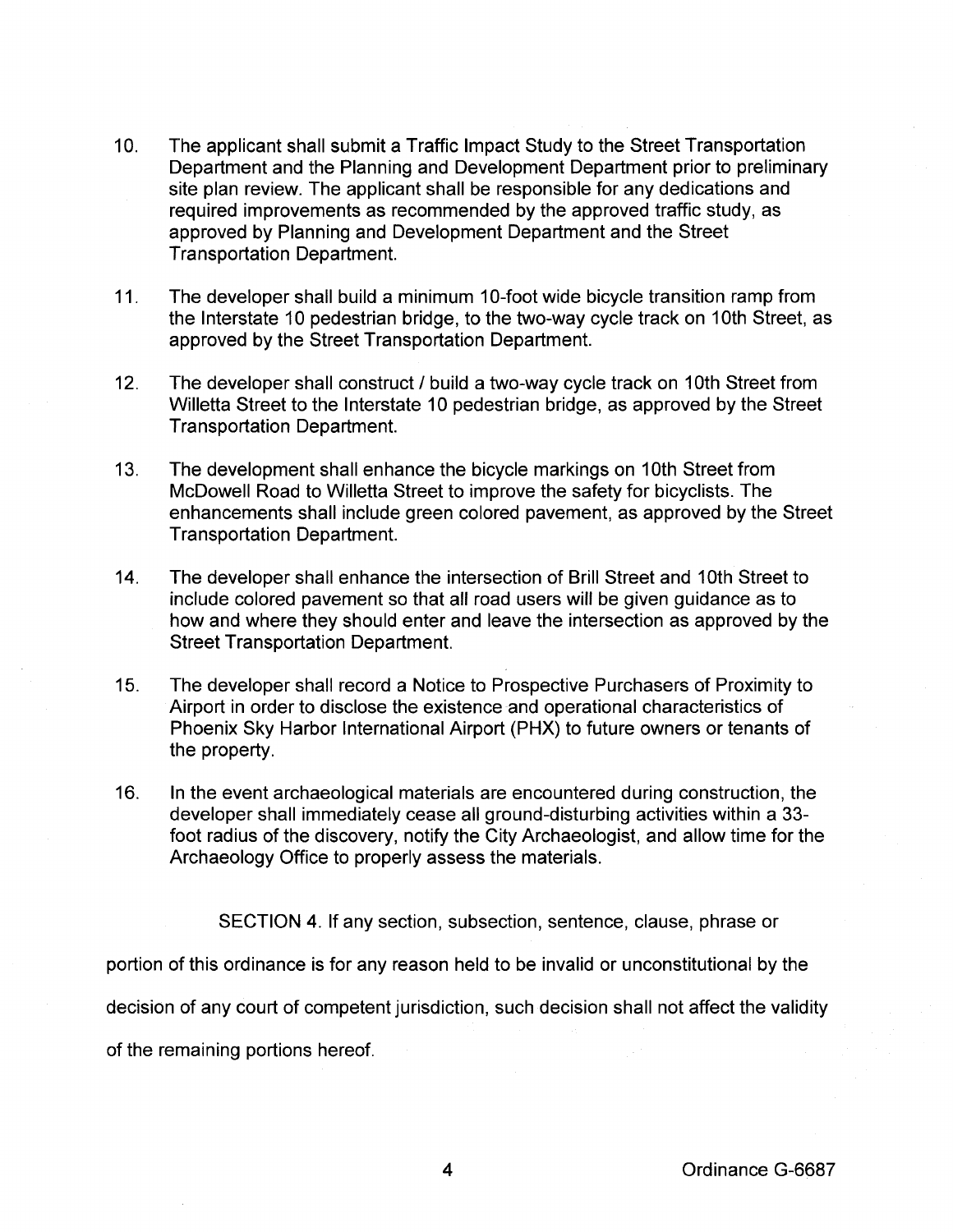PASSED by the Council of the City of Phoenix this 1st day of April, 2020.

MAYOR ATTEST: City Clerk  $04.0$ APPROVED AS TO FORM: **Acting City Attorney** REVIEWED BY: =-~~~-=-t-=-:\-:-:::-:-:=-::c-=-===:--:-:-----City Manager

Exhibits: A- Legal Description (3 Pages) B- Ordinance Location Map (1 Page)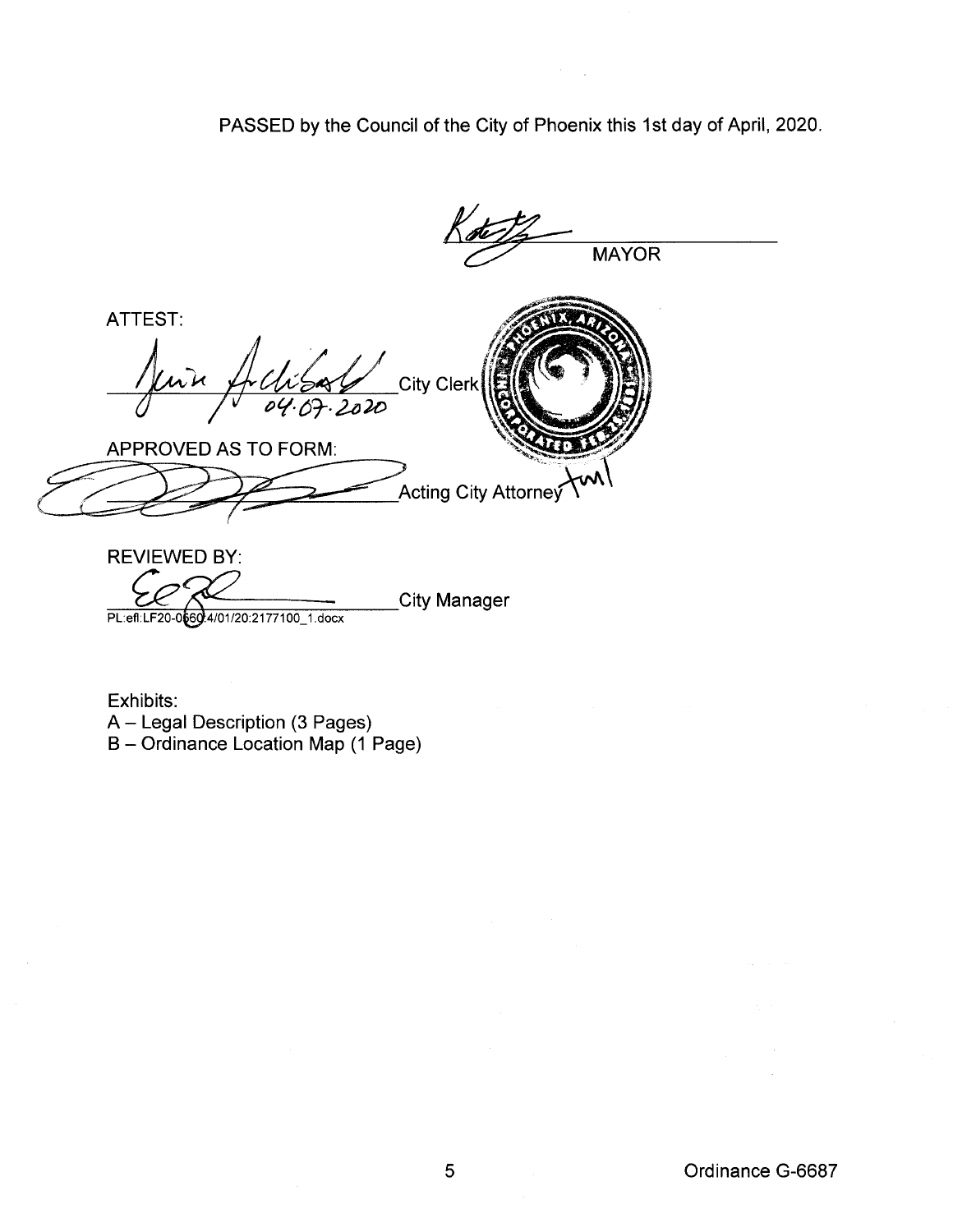# EXHIBIT A

### LEGAL DESCRIPTION FOR Z-63-18-8

### LEGAL DESCRIPTION FOR APN 116-30-156

A PARCEL OF LAND SITUATED IN A PORTION OF THE NORTHWEST QUARTER OF SECTION 4, TOWNSHIP 1 NORTH, RANGE 3 EAST OF THE GILA AND SALT RIVER MERIDIAN, MARICOPA COUNTY, ARIZONA, MORE PARTICULARLY DESCRIBED AS FOLLOWS:

BEING ALL OF LOT 1 OF BANNER UNIVERSITY MEDICAL CENTER AS RECORDED IN BOOK 1271 OF MAPS ON PAGE 15, OFFICIAL RECORDS OF MARICOPA COUNTY, ARIZONA, AND CONTAINING A COMPUTED AREA OF 2,107,046 SQUARE FEET OR 48.371 ACRES OF LAND, MORE OF LESS.

### LEGAL DESCRIPTION FOR APN 116-29-085C

A PARCEL OF LAND SITUATED IN A PORTION OF THE NORTHEAST QUARTER OF SECTION 4, TOWNSHIP 1 NORTH, RANGE 3 EAST OF THE GILA AND SALT RIVER MERIDIAN, MARICOPA COUNTY, ARIZONA, MORE PARTICULARLY DESCRIBED AS FOLLOWS:

BEING ALL OF LOT 2 OF SAMARITAN CAMPUS AS RECORDED IN BOOK 472 OF MAPS ON PAGE 50, OFFICIAL RECORDS OF MARICOPA COUNTY, ARIZONA, AND CONTAINING A COMPUTED AREA OF 664,870 SQUARE FEET OR 15.263 ACRES OF LAND, MORE OF LESS.

### LEGAL DESCRIPTION FOR APN 116-30-150

A PARCEL OF LAND SITUATED IN A PORTION OF THE NORTHWEST QUARTER OF SECTION 4, TOWNSHIP 1 NORTH, RANGE 3 EAST OF THE GILA AND SALT RIVER MERIDIAN, MARICOPA COUNTY, ARIZONA, MORE PARTICULARLY DESCRIBED AS FOLLOWS:

BEING ALL OF LOT 1 OF Y.W.C.A. AS RECORDED IN BOOK 295 OF MAPS ON PAGE 24, OFFICIAL RECORDS OF MARICOPA COUNTY, ARIZONA, AND CONTAINING A COMPUTED AREA OF 86,581 SQUARE FEET OR 1.988 ACRES OF LAND, MORE OF LESS.

# LEGAL DESCRIPTION FOR RIGHT OF WAY ABANDONMENT WILLETTA STREET (first parcel)

A PARCEL OF LAND SITUATED IN A PORTION OF THE NORTHWEST QUARTER OF SECTION 4, TOWNSHIP 1 NORTH, RANGE 3 EAST OF THE GILA AND SALT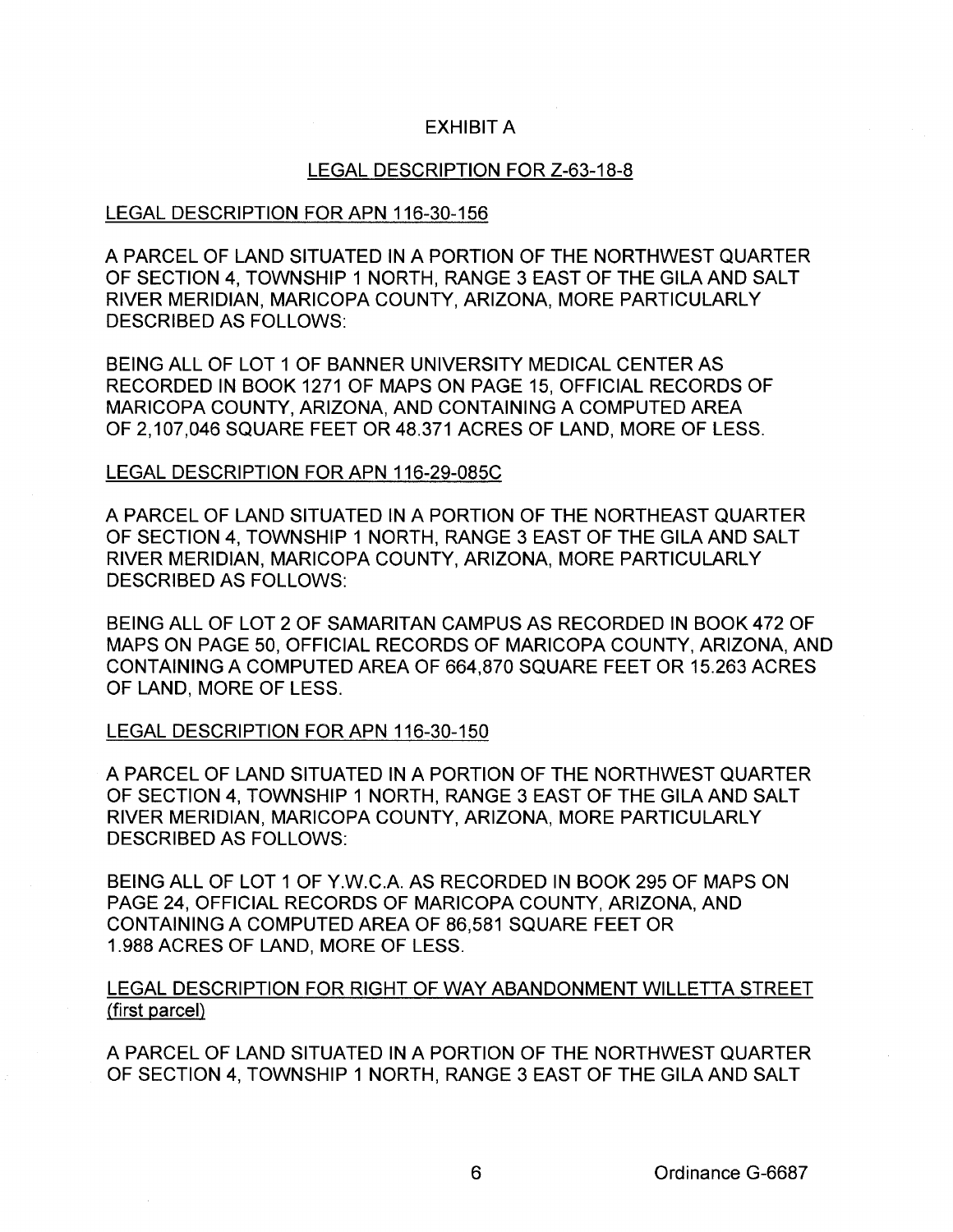RIVER MERIDIAN, MARICOPA COUNTY, ARIZONA, MORE PARTICULARLY DESCRIBED AS FOLLOWS:

BEGINNING AT THE NORTHEAST CORNER OF LOT 1 OF Y.M.C.A. RECORDED IN BOOK 295, PAGE 24, RECORDS OF MARICOPA COUNTY, ARIZONA;

THENCE UPON AND WITH THE NORTH LINE OF SAID LOT 1, SAME BEING THE SOUTH RIGHT OF WAY LINE OF WILLETTA STREET, NORTH 89 DEGREES 46 MINUTES 29 SECONDS WEST, A DISTANCE OF 358.15 FEET TO THE NORTHWEST CORNER OF SAID LOT 1;

THENCE DEPARTING SAID LINE, NORTH 00 DEGREES 21 MINUTES 14 SECONDS EAST, A DISTANCE OF 66.03 FEET TO THE CENTERLINE OF SAID WILLETTA STREET;

THENCE SOUTH 68 DEGREES 18 MINUTES 25 SECONDS EAST, A DISTANCE OF 1.95 FEET TO THE BEGINNING OF A CURVE TO THE LEFT HAVING A RADIUS OF 435.23 FEET;

THENCE CONTINUING ALONG SAID CURVE THROUGH A CENTRAL ANGLE OF 21 DEGREES 36 MINUTES 29 SECONDS, AN ARC LENGTH OF 164.14 FEET TO A POINT OF TANGENCY;

THENCE SOUTH 89 DEGREES 46 MINUTES 29 SECONDS EAST, A DISTANCE OF 195.94 FEET;

THENCE SOUTH 00 DEGREES 21 MINUTES 24 SECONDS WEST, A DISTANCE OF 35.00 FEET TO THE POINT OF BEGINNING AND CONTAINING A COMPUTED AREA OF 14,182 SQUARE FEET OR 0.326 ACRES OF LAND, MORE OF LESS.

LEGAL DESCRIPTION FOR RIGHT OF WAY ABANDONMENT WILLETTA STREET (second parcel)

A PARCEL OF LAND SITUATED IN A PORTION OF THE NORTHWEST QUARTER OF SECTION 4, TOWNSHIP 1 NORTH, RANGE 3 EAST OF THE GILA AND SALT RIVER MERIDIAN, MARICOPA COUNTY, ARIZONA, MORE PARTICULARLY DESCRIBED AS FOLLOWS:

BEGINNING AT THE SOUTHWEST CORNER OF WILLETTA STREET AS SHOWN ON THE FINAL PLAT OF BANNER UNIVERSITY MEDICAL CENTER RECORDED IN BOOK 1271, PAGE 15, RECORDS OF MARICOPA COUNTY, ARIZONA;

THENCE UPON AND WITH THE WEST LINE OF SAID BANNER UNIVERSITY MEDICAL CENTER, NORTH 00 DEGREES 19 MINUTES 08 SECONDS WEST, A DISTANCE OF 21.68 FEET TO THE NORTHWEST CORNER THEREOF;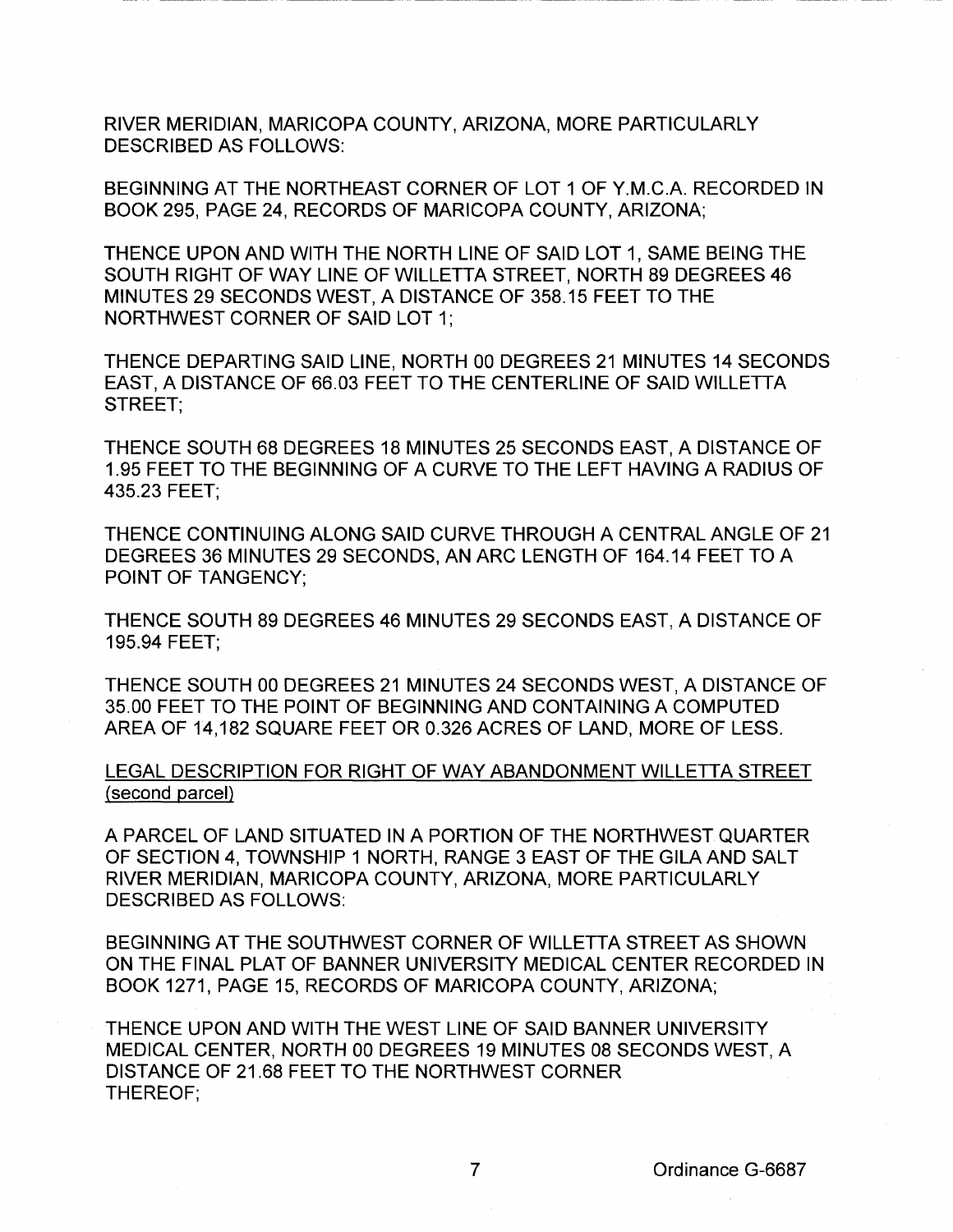THENCE DEPARTING SAID WEST LINE, UPON AND WITH THE NORTH RIGHT OF WAY LINE OF SAID WILLETTA STREET, SOUTH 89 DEGREES 46 MINUTES 29 SECONDS EAST, A DISTANCE OF 250.33 FEET TO THE NORTHEAST CORNER THEREOF;

THENCE SOUTH 00 DEGREES 21 MINUTES 24 SECONDS WEST, A DISTANCE OF 25.00 FEET TO THE SOUTHEAST CORNER THEREOF, SAME BEING THE NORTHEAST CORNER OF WILLETTA STREET OF Y.M.C.A. RECORDED IN BOOK 295, PAGE 24, RECORDS OF MARICOPA COUNTY, ARIZONA;

THENCE NORTH 89 DEGREES 46 MINUTES 29 SECONDS WEST, A DISTANCE OF 195.94 FEET TO THE BEGINNING OF A CURVE TO THE LEFT HAVING A RADIUS OF 435.23 FEET;

THENCE CONTINUING ALONG SAID CURVE THROUGH A CENTRAL ANGLE OF 07 DEGREES 10 MINUTES 27 SECONDS, AN ARC LENGTH OF 54.50 FEET TO THE POINT OF BEGINNING AND CONTAINING A COMPUTED AREA OF 6,199 SQUARE FEET OR 0.142 ACRES OF LAND, MORE OF LESS.